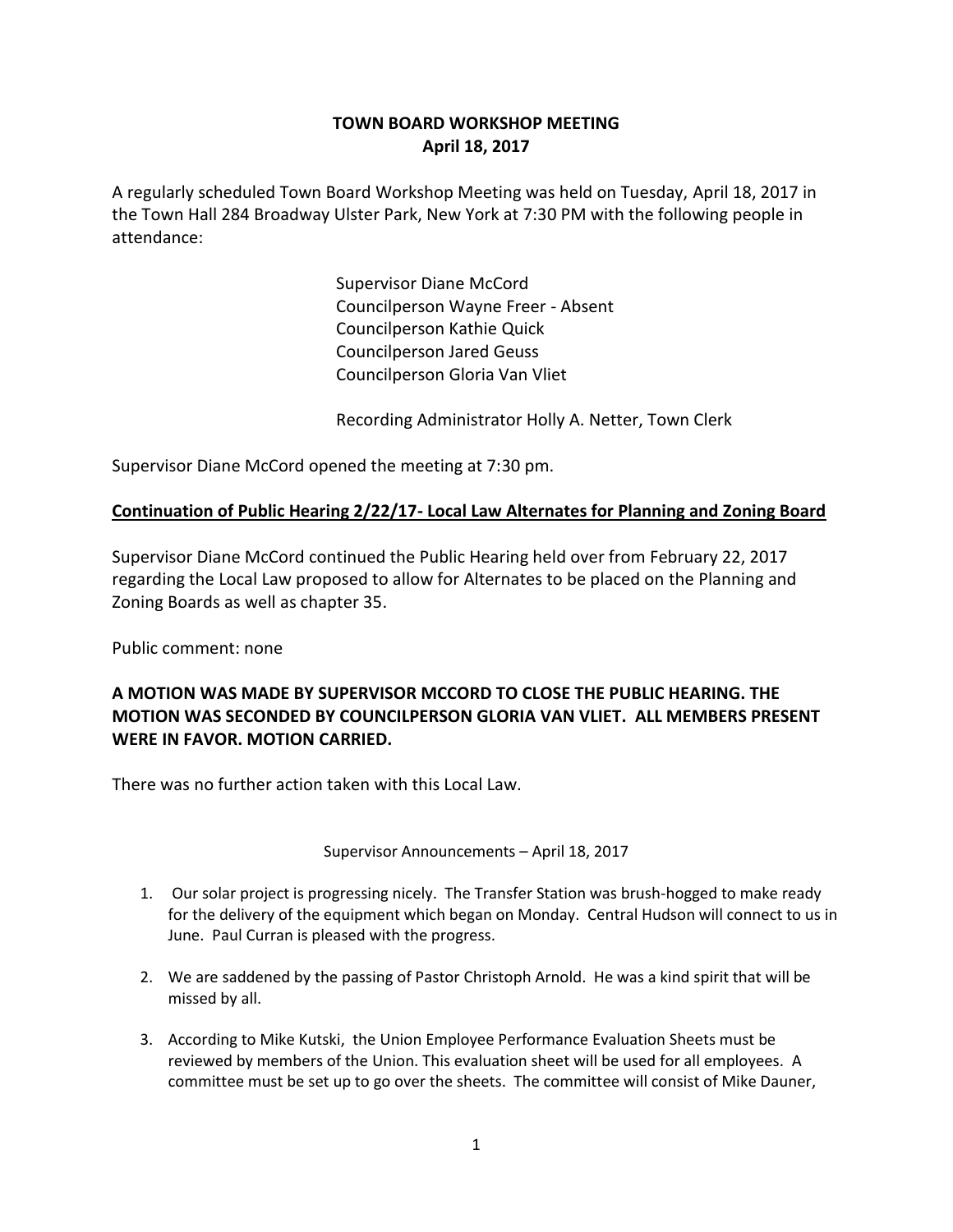Derrick Brown, Holly Netter, Wayne Freer (since Wayne was on the Union Committee) and Mike Kutski. Possible meeting dates suggested by Mike Kutski were May 10, 17 or 23 at 9 AM.

- 4. Two of the new highway trucks have been delivered and the third is expected tomorrow. All the paperwork has been completed.
- 5. We have received Notice from the Town of New Paltz on a local law "placing a nine-month moratorium on all applications and permits in the Town's Exit 18 Gateway Area." The paperwork is available for review.
- 6. There will be an Environmental Board Meeting tomorrow evening at 7:30 pm to review the Town of Esopus Scenic Resources Inventory Study with the Cornell people.

#### **RECREATION BUILDING – FIELD TRIP**

Supervisor McCord and Councilperson Jared Geuss were unable to locate the flags which represented the layout of the proposed Recreation Building. Supervisor McCord will contact Dan Vedder for clarification of the location.

### **EXECUTIVE SESSION – INTERVIEW Stephanie Erwin, Environmental Board**

**A MOTION WAS MADE BY COUNCILPERSON KATHIE QUICK AT 7:35 PM TO ENTER INTO EXECUTIVE SESSION FOR THE PURPOSE OF INTERVIEWING STEPHANIE ERWIN FOR A VACANCY ON THE ENVIRONMENTAL BOARD. THE MOTION WAS SECONDED BY SUPERVISOR DIANE MCCORD. ALL MEMBERS PRESENT WERE IN FAVOR. MOTION CARRIED.**

**A MOTION WAS MADE TO COME OUT OF EXECUTIVE SESSION AT 7:45 PM BY COUNCILPERSON GLORIA VAN VLIET AND SECONDED BY COUNCILPERSON KATHIE QUICK. ALL MEMBERS PRESENT WERE IN FAVOR. MOTION CARRIED.** 

**A MOTION WAS MADE BY KATHIE QUICK TO APPOINT STEPHANIE ERWIN AS A MEMBER OF THE ENVIRONMENTAL BOARD WITH A TERM TO EXPIRE 12/31/2017. THE MOTION WAS SECONDED BY SUPERVISOR MCCORD. ALL MEMBERS PRESENT WERE IN FAVOR. MOTION CARRIED.** 

#### **EXECUTIVE SESSION – D'ANNA PROPERTY - WATER TANK**

**A MOTION WAS MADE BY COUNCILPERSON JARED GEUSS TO ENTER INTO EXECUTIVE SESSION AT 7:46 PM FOR THE PURPOSE OF DISCUSSING NEGOTIATION OF A POTENTIAL LITIGATION FOR THE ACQUISITION OF THE PROPERTY FOR THE NEW PORT EWEN WATER DISTRICT'S WATER TANK. WATER SUPERINTENDENT, DON KIERNAN, WAS INVITED INTO THE SESSION. THE MOTION WAS SECONDED BY COUNCILPERSON KATHIE QUICK. ALL MEMBERS PRESENT WERE IN FAVOR. MOTION CARRIED.**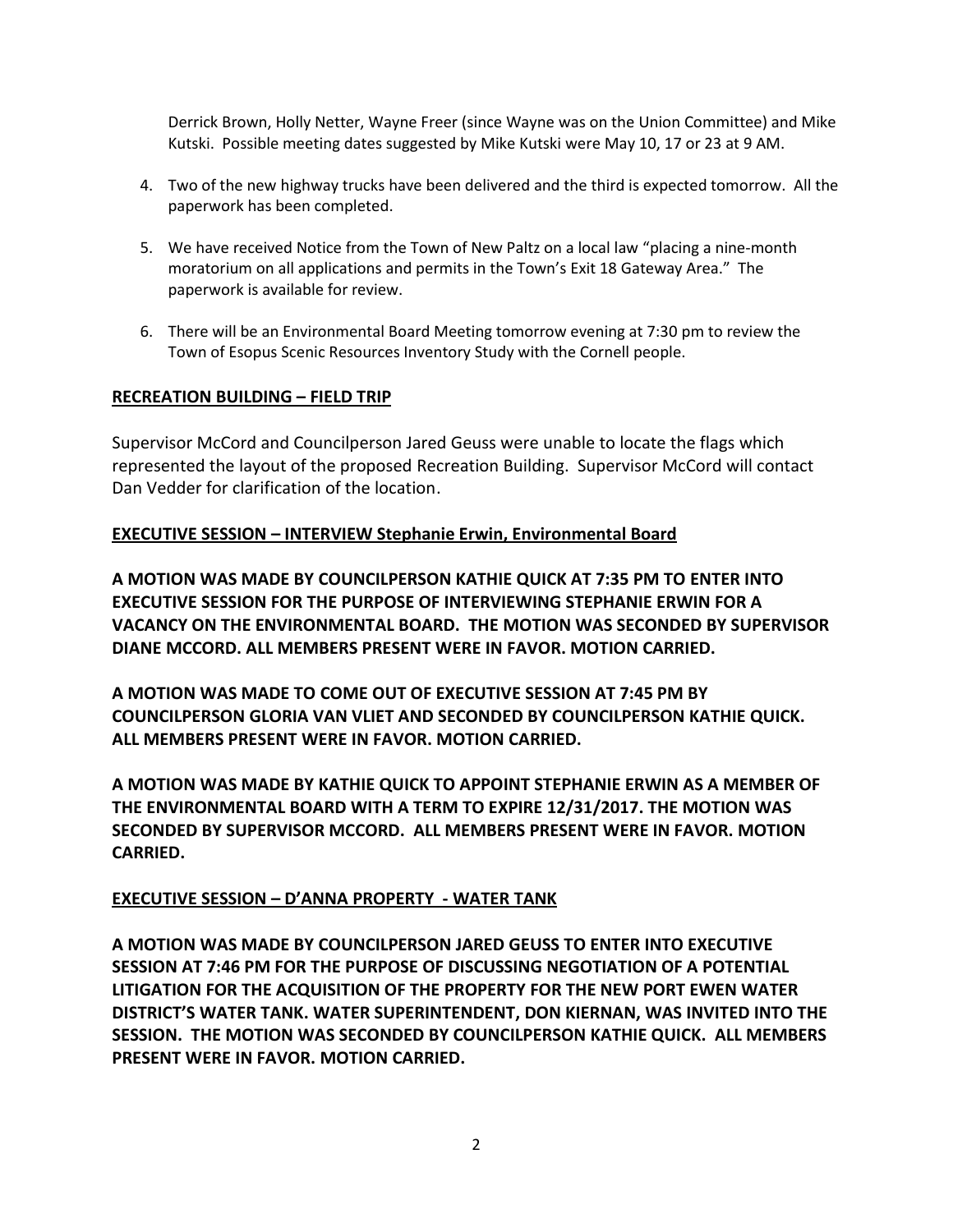**A MOTION WAS MADE TO COME OUT OF EXECUTIVE SESSION AT 7:55 PM BY SUPERVISOR MCCORD AND SECONDED BY COUNCILPERSON KATHIE QUICK. ALL MEMBERS PRESENT WERE IN FAVOR. MOTION CARRIED.** 

#### **NO ACTION TAKEN.**

#### **ENVIRONMENTAL BOARD BROCHURE**

Mark Ellison, Chairman of the Environmental Board, has made a brochure to distribute which the Board approved with minor changes. The Brochure has recycling information and includes information about the Esopus Transfer Station. These brochures will be handed out at the Library on Saturday April 22nd as part of the Earth Day festivities at the Esopus Library and used at the Town Transfer Station.

#### **MOBILITIE CELL TOWER**

Paul Costa from Mobilities reviewed his proposal of placing a pole style cell tower on Town property. Various locations were discussed and Paul has a Pre-Submission meeting scheduled for the morning. The Board felt the idea is feasible. The location will need to be determined and details will need to be further discussed after the Pre-Submission meeting. The Town would need to enter into an agreement and fees would be paid ranging somewhere between \$500- \$1000 per year.

#### **RIVERPORT WOODEN BOAT SCHOOL – CARTER BLEASE**

Carter Blease from the Riverport Wooden Boat School out of the Maritime Museum in Kingston attended the meeting to discuss the placement of moorings on the Esopus side of the Rondout Creek. Carter shared his vision and reviewed material which was given to the Board. The Moorings would be placed seasonally in the creek, allowing the Boat school to keep their lightning boats, 19 Ft. in length (sailing dinghy's) in the creek and out of the Coast Guard Channel. These boats will be in a section where the water is only 3 feet deep. This area is calm, safe and protected, enabling them to train people how to use the boats. Further research needs to be done to see where the exact placement will be and who owns the property. The Supervisor will set up a meeting with the Assessor and Carter to view the exact location. If approved, Councilperson Geuss suggested we have a month to month agreement.

## **UNION CONTRACT** – **EMPLOYEE EVALUATION FORMS**

A Resolution will be presented at the April 26 meeting to sign the UPSEU Contract. Supervisor McCord said after talking to Union Representative, Mike Kutski, the Employee Evaluation forms need to be reviewed and approved prior to using them. A committee has been assembled and a meeting date needs to be determined to review the evaluation forms.